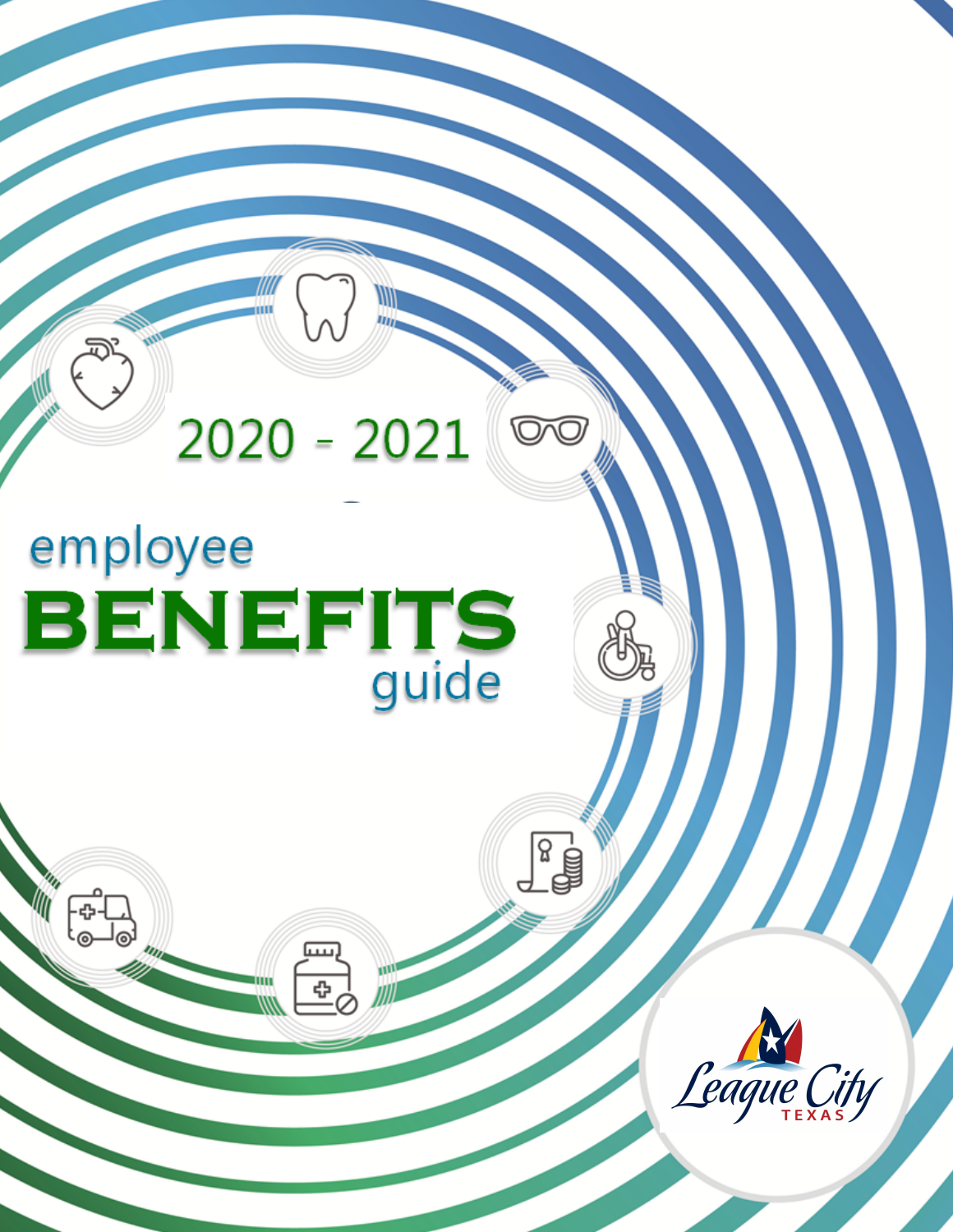# Welcome Inside

Your benefits are an important part of your overall compensation. We are pleased to offer a comprehensive array of valuable benefits to protect your health, your family and your way of life. This guide answers some of the basic questions you may have about your benefits. Please read it carefully, along with any supplemental materials you receive.

#### **Eligibility**

You are eligible for benefits if you work 30 or more hours per week. You may also enroll your eligible family members under certain plans you choose for yourself. Eligible family members include:

- } Your legally married spouse
- } Your domestic partner (DP) and/or his/her children, where applicable by state law
- Your children who are your biological children, stepchildren, adopted children or children for whom you have legal custody (age restrictions may apply). Disabled children age 26 or older who meet certain criteria may continue on your health coverage.

#### **When Coverage Begins**

**K New Hires:** You must complete the enrollment process within 30 days of your date of hire. If you enroll on time, coverage is effective on the first of the month following your date of hire.

If you fail to enroll on time, you will **NOT** have benefits coverage (except for company-paid benefits).

} **Open Enrollment:** Changes made during Open Enrollment are effective October 1, 2020 - September, 2021.

#### **Choose Carefully!**

Due to IRS regulations, you cannot change your elections until the next annual Open Enrollment period, unless you have a qualified life event during the year. Following are examples of the most common qualified life events:

- } Marriage or divorce
- Birth or adoption of a child
- Child reaching the maximum age limit
- Death of a spouse, DP or child
- You lose coverage under your spouse's/DP's plan
- You gain access to state coverage under Medicaid or CHIP

#### **Making Changes**

**To make changes to your benefit elections, you must contact Human Resources within 31 days of the qualified life event (including newborns).** Be prepared to show documentation of the event such as a marriage license, birth certificate or a divorce decree. If changes are not submitted on time, you must wait until the next Open Enrollment period to make your election changes.

Medical Plans

Dental Plans

Vision Plan

Flexible Spending Accounts (FSAs)

Life and AD&D **Insurance** 

Disability Insurance

Employee Assistance Program (EAP)

Voluntary Benefits

Valuable Extras

Cost of Benefits

Contact Information

# Enrollment

Go to **https:// www.leaguecity.com/3760/ Employee-Benefits**

There, you will find detailed information about the plans available to you and instructions for enrolling.

*Required Information—When you enroll, you will be required to enter a Social Security number (SSN) for all covered dependents. The Affordable Care Act (ACA), otherwise known as health care reform, requires the company to report this information to the IRS each year to show that you and your dependents have coverage. This information will be securely submitted to the IRS and will remain confidential.*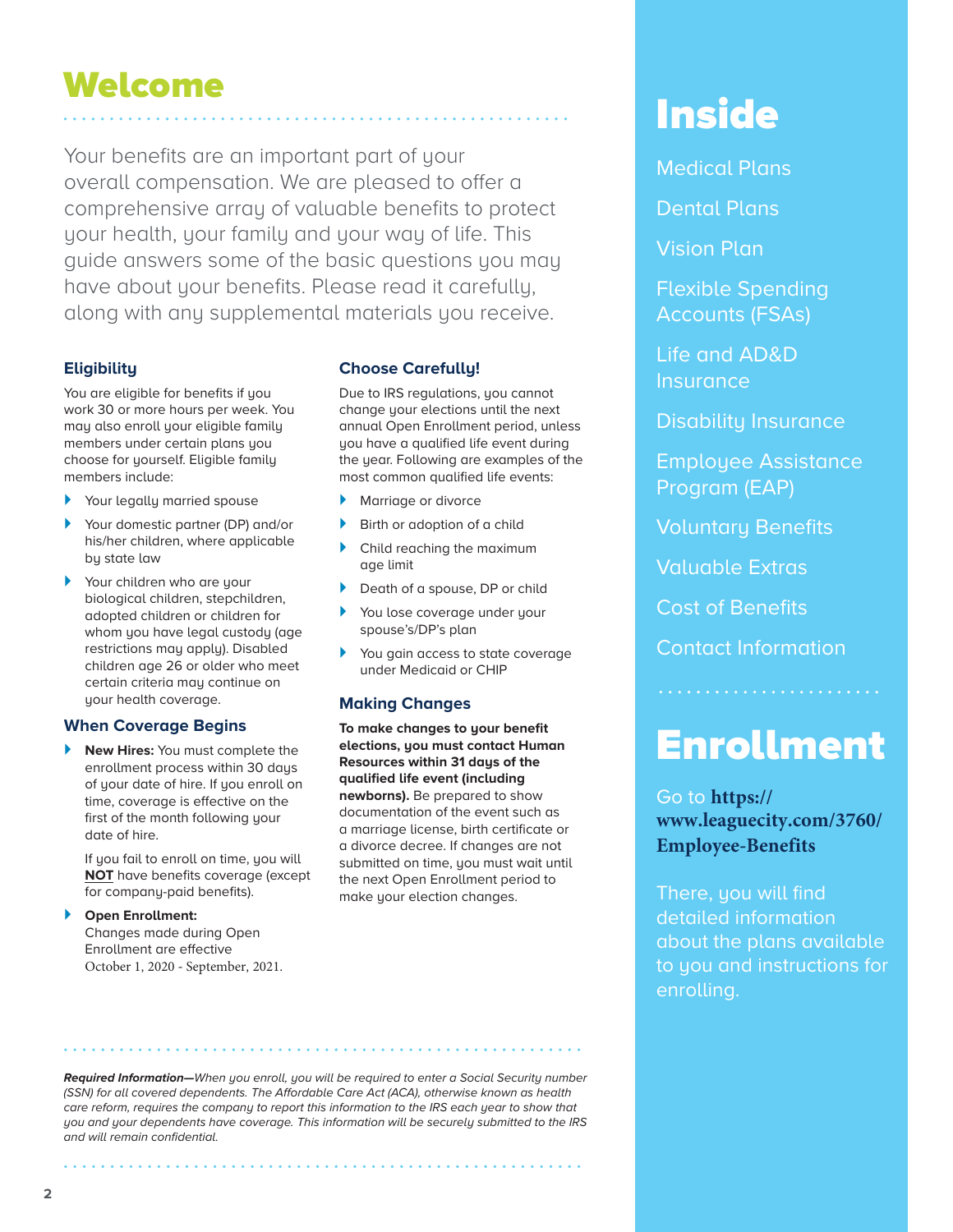### Medical Plans

**We are proud to offer you a choice among three different medical plans that provide comprehensive medical and prescription drug coverage.** The plans also offer many resources and tools to help you maintain a healthy lifestyle. Following is a brief description of each plan.

#### **BCBS PPO**

This plan gives you the freedom to seek care from the provider of your choice. However, you will maximize your benefits and reduce your out-of-pocket costs if you choose a provider who participates in the BCBS network. The calendar-year deductible must be met before certain services are covered.

#### **BCBS HSA**

Like the PPO plans, a High-Deductible Health Plan (HDHP) gives you the freedom to seek care from the provider of your choice. You will maximize your benefits and reduce your out-of-pocket costs if you choose a provider who participates in the BCBS network. In addition, the HDHP comes with a health savings account (HSA) that allows you to save pre-tax dollars<sup>1</sup> to pay for any qualified health care expenses as defined by the IRS, including most out-of-pocket medical, prescription drug, dental and vision expenses. For a complete list of qualified health care expenses, visit **www.irs.gov/pub/irs-pdf/p502.pdf.**

Here's how the plan works:

- } **Annual Deductible:** You must meet the entire annual deductible before the plan starts to pay for non-preventive medical and prescription drug expenses. *NOTE: If you enroll one or more family members, you must meet the full FAMILY deductible before the plan starts to pay expenses for any one individual.*
- **Coinsurance:** Once you've met the plan's annual deductible, you are responsible for a percentage of your medical expenses, which is called coinsurance. For example, the plan may pay 85 percent and you may pay 15 percent.
- **Out-of-Pocket Maximum:** Once your deductible and coinsurance add up to the plan's annual out-of-pocket maximum, the plan will pay 100 percent of all eligible covered services for the rest of the calendar year. *NOTE: If you enroll one or more family members, you must meet the full FAMILY out-of-pocket maximum before the plan starts to pay covered services at 100 percent for any one individual.*
- Health Savings Account (HSA): You may contribute to your HSA through pre-tax payroll deductions to help offset your annual deductible and pay for qualified health care expenses. In addition, we will contribute \$1,500 annually to your HSA if you enroll in employee-only coverage and \$2,000 annually if you enroll yourself and one or more family members. **To be eligible for the HSA, you cannot be covered through Medicare Part A or Part B or TRICARE programs. See the plan documents for full details.**



**Important:** Your contributions, in addition to the company's contributions, may not exceed the annual IRS limits listed below.

| <b>HSA Contribution Limit</b> | 2020    | 2021    |
|-------------------------------|---------|---------|
| <b>Employee Only</b>          | \$3,500 | \$3,550 |
| Family (employee + 1 or more) | \$7,000 | \$7,100 |
| Catch-up (age 55+)            | \$1,000 | \$1,000 |

Your HSA is yours for life. The money is yours to spend or save, regardless of whether you change health plans<sup>2</sup>, retire or leave the company. There is no "use it or lose it" rule. Your account grows tax free over time as you continue to roll over unused dollars from year to year. You decide how or if you want to spend your HSA funds. You can use them to pay for you and your dependents' doctor's visits, prescriptions, braces, glasses even laser vision correction surgery.

*1 Tax free under federal tax law; state taxation rules may apply 2 You must be enrolled in a qualified health plan to contribute to an HSA.*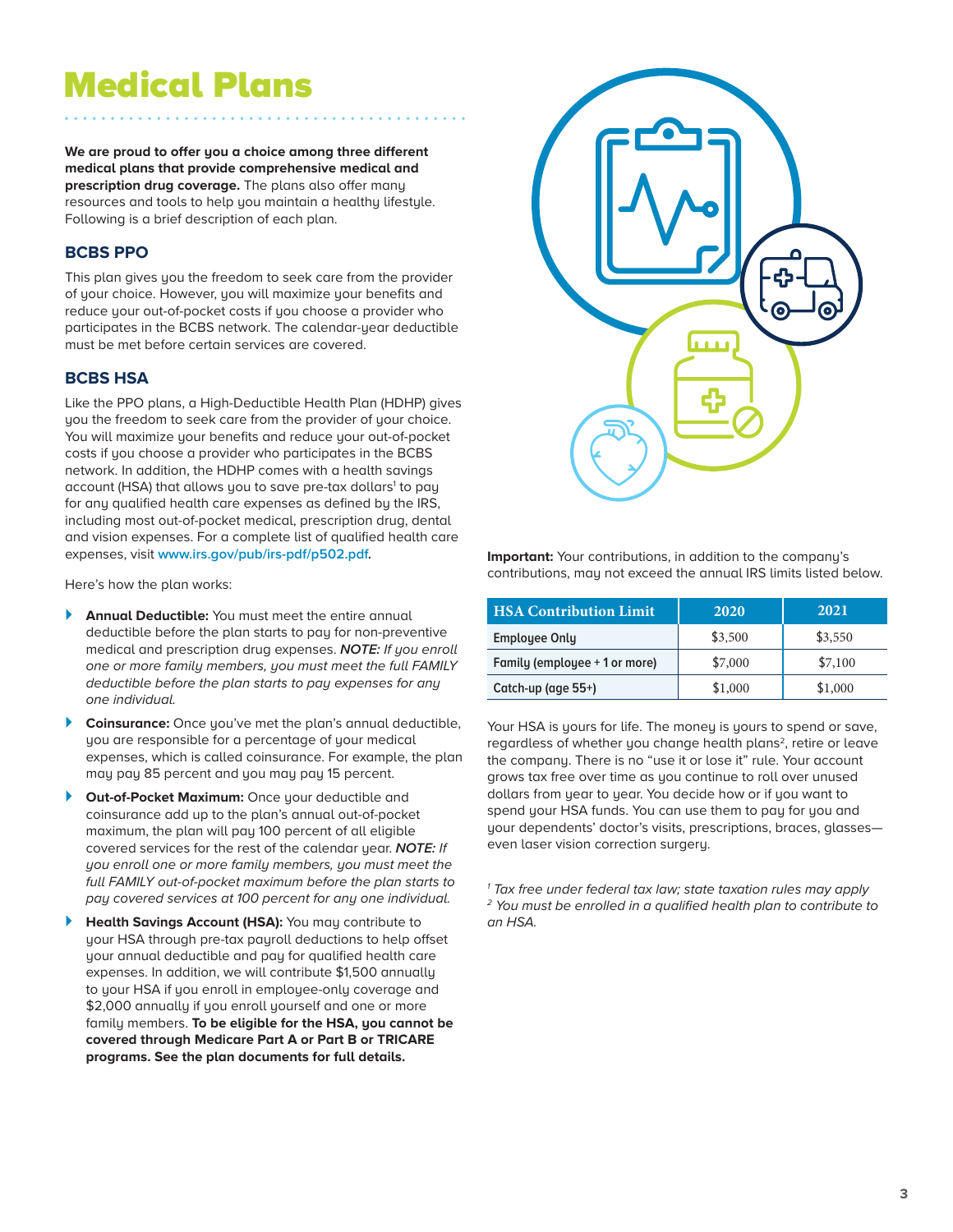### Medical Plans (Cont'd.)

Following is a high-level overview of the coverage available. For complete coverage details, please refer to the Summary Plan Description (SPD).

| <b>Key Medical Benefits</b>                                                                                          | <b>BCBS</b><br><b>HDHP / HSA</b> |                             | <b>BCBS</b><br>Mid Plan - PPO |                             | <b>BCBS</b><br><b>Buy Up - PPO</b> |                             |
|----------------------------------------------------------------------------------------------------------------------|----------------------------------|-----------------------------|-------------------------------|-----------------------------|------------------------------------|-----------------------------|
|                                                                                                                      | <b>In-Network</b>                | Out-of-Network <sup>1</sup> | <b>In-Network</b>             | Out-of-Network <sup>1</sup> | <b>In-Network</b>                  | Out-of-Network <sup>1</sup> |
| Deductible (per calendar year)                                                                                       |                                  |                             |                               |                             |                                    |                             |
| Individual / Family                                                                                                  | \$2,800 / \$5,200                | \$5,200 / \$10,600          | \$1,000 / \$2,000             | \$5,000 / \$10,000          | \$500 / \$1,000                    | \$2,000 / \$4,000           |
| Out-of-Pocket Maximum (per calendar year)                                                                            |                                  |                             |                               |                             |                                    |                             |
| Individual / Family                                                                                                  | \$5,200 / \$10,600               | \$10,600 / \$20,000         | \$3.500 / \$6.000             | \$15,000 / \$30,000         | \$2,000 / \$4,000                  | \$10,000 / \$20,000         |
| Company Contribution to Your Health Savings Account (HSA) (per calendar year; prorated for new hires/newly eligible) |                                  |                             |                               |                             |                                    |                             |
| Individual / Family                                                                                                  | \$1,500 / \$2,000                |                             | N/A                           |                             | N/A                                |                             |
| <b>Covered Services</b>                                                                                              |                                  |                             |                               |                             |                                    |                             |
| <b>Office Visits</b><br>(physician/specialist)                                                                       | 15%*                             | 40%*                        | $$20$ copay /<br>\$35 copay   | 40%*                        | $$20$ copay /<br>$$25$ copay       | 40%*                        |
| <b>Routine Preventive Care</b>                                                                                       | No charge                        | 40%*                        | No charge                     | 40%*                        | No charge                          | 40%*                        |
| <b>Outpatient Diagnostic</b><br>(lab/X-ray)                                                                          | 15%*                             | 40%*                        | 15%*                          | 40%*                        | $15\%$ *                           | 40%*                        |
| <b>Complex Imaging</b>                                                                                               | 15%*                             | 40%*                        | 15%*                          | 40%*                        | 15%*                               | 40%*                        |
| Chiropractic                                                                                                         | 15%                              | 40%*                        | $15\%$ *                      | 40%*                        | $15\%$ *                           | 40%*                        |
| Ambulance                                                                                                            | 15%*                             | 40%*                        | $15\%$ *                      | 40%*                        | $15\%$ *                           | 40%*                        |
| <b>Emergency Room</b>                                                                                                | 15%*                             | 40%*                        | $$150$ copay                  | 40%*                        | $$150$ copay                       | 40%*                        |
| <b>Urgent Care Facility</b>                                                                                          | 15%*                             | 40%*                        | $$50$ copay                   | 40%*                        | $$50$ copay                        | 40%*                        |
| <b>Inpatient Hospital Stay</b>                                                                                       | 15%*                             | 40%*                        | 15%*                          | 40%*                        | 15%*                               | 40%*                        |
| <b>Outpatient Surgery</b>                                                                                            | 15%*                             | 40%*                        | 15%*                          | 40%*                        | 15%*                               | 40%*                        |
| <b>Prescription Drugs</b> (Tier 1a / Tier 1b / Tier 2 / Tier 3 / Tier 4)                                             |                                  |                             |                               |                             |                                    |                             |
| <b>Retail Pharmacu</b><br>(30-day supply)                                                                            | $$4/$ \$35 / \$60 / 15%          | 40%*                        | \$4/\$35/\$60/15%             | 40%*                        | \$4/\$25/\$50/15%                  | 40%*                        |
| <b>Mail Order</b><br>(90-day supply)                                                                                 | \$8/\$70/<br>\$120 / 15%         | 40%*                        | \$8/\$70/<br>\$120 / 15%      | 40%*                        | \$8/\$50/<br>\$100 / 15%           | 40%*                        |

**Coinsurance percentages and copay amounts shown in the above chart represent what the member is responsible for paying.**

**\*Benefits with an asterisk ( \* ) require that the deductible be met before the Plan begins to pay.** 

**To be eligible for the HSA, you cannot be covered through Medicare Part A or Part B or TRICARE programs. See the plan documents for full details.**

1. If you use an out-of-network provider, you will be responsible for any charges above the maximum allowed amount.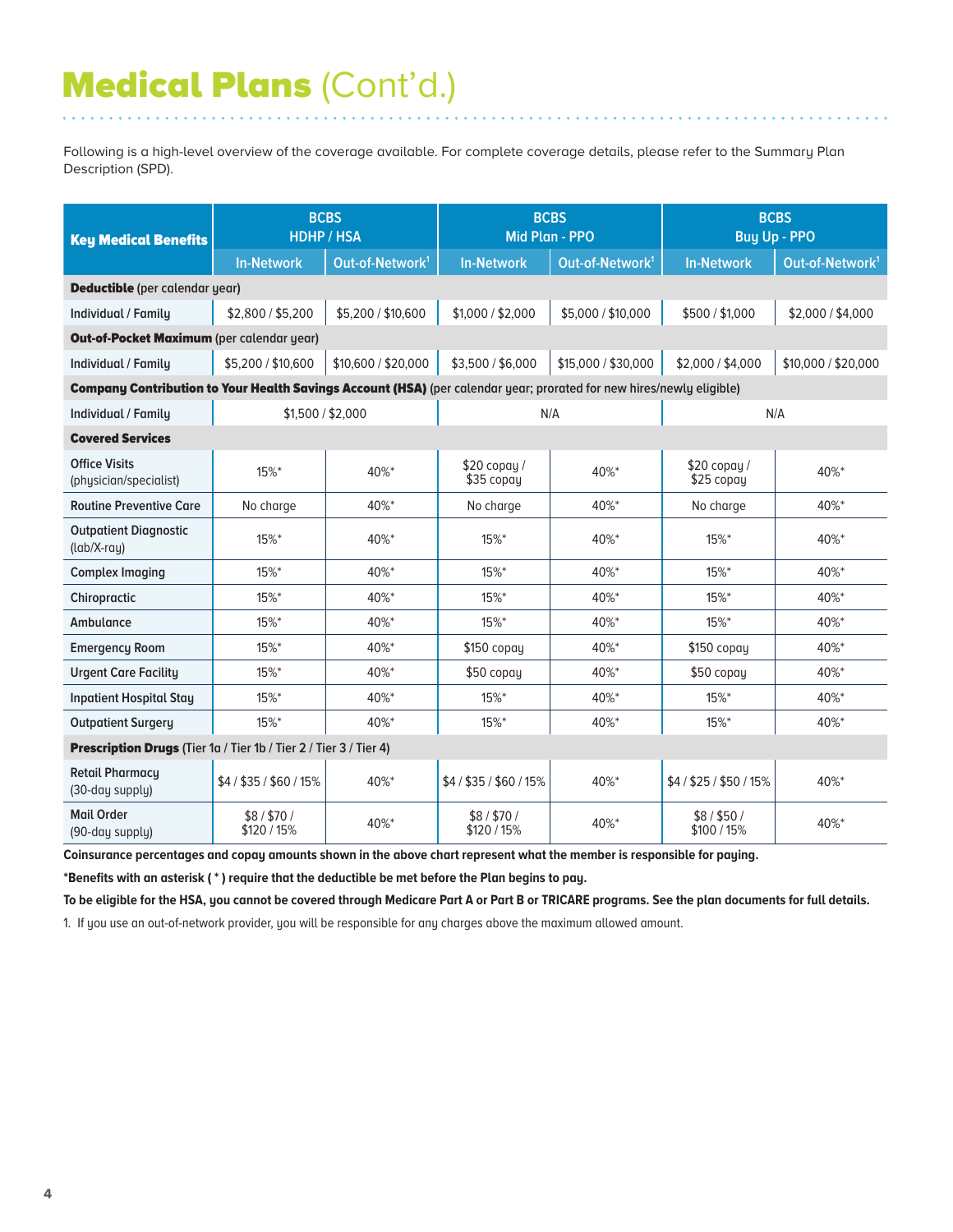### Dental Plans

#### **We are proud to offer you a choice between three different dental plans.**

**Cigna DHMO:** With this plan, you choose a primary dental provider to manage your care. There are no charges for most preventive services, no claim forms and no deductibles. Reduced, pre-set charges apply to other services.

**Cigna DPPO:** This plan offers you the freedom and flexibility to use the dentist of your choice. However, you will maximize your benefits and reduce your out-of-pocket costs if you choose a dentist who participates in the Cigna network.

Following is a high-level overview of the coverage available.

|                                                                                            | <b>DHMO</b>            | <b>High-PPO</b>   |                             | Low-PPO           |                             |  |
|--------------------------------------------------------------------------------------------|------------------------|-------------------|-----------------------------|-------------------|-----------------------------|--|
| <b>Key Dental Benefits</b>                                                                 | <b>In-Network Only</b> | <b>In-Network</b> | Out-of-Network <sup>1</sup> | <b>In-Network</b> | Out-of-Network <sup>1</sup> |  |
| <b>Deductible</b> (per calendar year)                                                      |                        |                   |                             |                   |                             |  |
| Individual / Family                                                                        | None                   | \$50/\$150        | See Summary<br>of Benefits  | \$50/\$150        | See Summary<br>of Benefits  |  |
| <b>Benefit Maximum</b> (per calendar year; preventive, basic, and major services combined) |                        |                   |                             |                   |                             |  |
| Per Individual                                                                             | None                   | \$2,000           | See Summary<br>of Benefits  | \$2,000           | See Summary<br>of Benefits  |  |
| <b>Covered Services</b>                                                                    |                        |                   |                             |                   |                             |  |
| <b>Preventive Services</b>                                                                 | See Schedule           | No charge         |                             | No charge         |                             |  |
| <b>Basic Services</b>                                                                      | See Schedule           | 10%               | See Summary<br>of Benefits  | 20%               | See Summary                 |  |
| <b>Major Services</b>                                                                      | See Schedule           | 40%               |                             | 50%               | of Benefits                 |  |
| <b>Orthodontia (Child)</b>                                                                 | $$2,000*$              | \$2,000           |                             | \$2,000           |                             |  |

**Coinsurance percentages shown in the above chart represent what the member is responsible for paying.**

1. If you use an out-of-network provider, you will be responsible for any charges above the maximum allowed amount by Cigna.

\*Orthodontia is available for child and adult under the DHMO plan.



### Vision Plan

#### **We are proud to offer you a vision plan.**

The **Davis Vision** vision plan gives you the freedom to seek care from the provider of your choice. However, you will maximize your benefits and reduce your out-of-pocket costs if you choose a provider who participates in the Davis Vision network.

Following is a high-level overview of the coverage available.

| <b>Key Vision Benefits</b>                                          | <b>In-Network</b> | <b>Out-of-Network</b><br><b>Reimbursement</b> |
|---------------------------------------------------------------------|-------------------|-----------------------------------------------|
| <b>Exam</b> (once every 12 months)                                  | \$10              | Up to \$40                                    |
| <b>Materials Copay</b>                                              | \$25              | N/A                                           |
| <b>Lenses</b> (once every 12 months)                                |                   |                                               |
| <b>Single Vision</b>                                                |                   | Up to \$40                                    |
| <b>Bifocal</b>                                                      | \$25              | Up to \$60                                    |
| <b>Trifocal</b>                                                     |                   | Up to \$80                                    |
| <b>Frames</b> (once every 12 months)                                | \$150             | Up to \$45                                    |
| <b>Contact Lenses (once every</b><br>12 months; in lieu of glasses) | \$150             | Up to \$150                                   |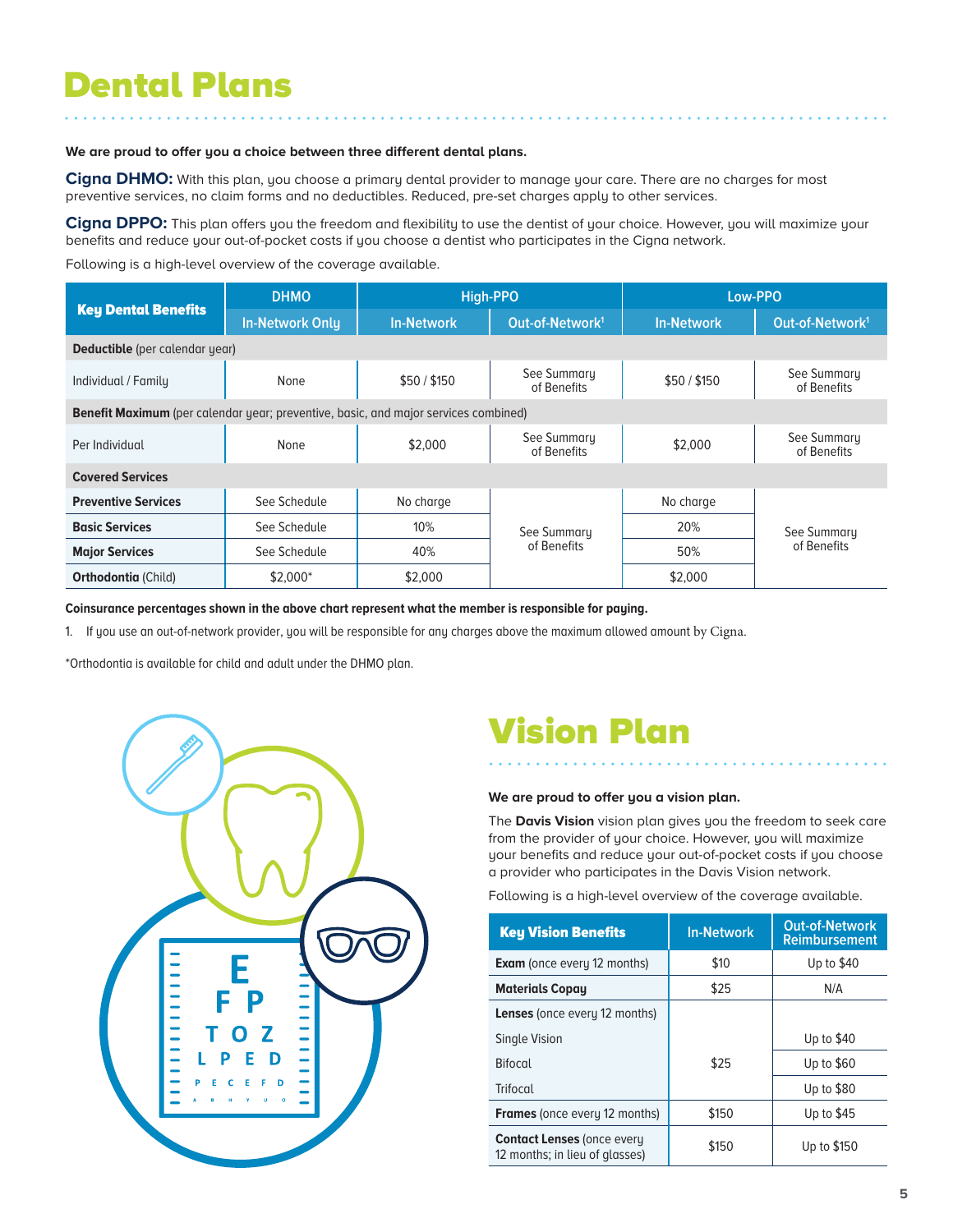### Pre-Tax Accounts

**We provide you with an opportunity to participate in up to three different flexible spending accounts (FSAs) administered through Flores.** FSAs allow you to set aside a portion of your income, before taxes, to pay for qualified health care and/or dependent care expenses. Because that portion of your income is not taxed, you pay less in federal income, Social Security and Medicare taxes.

#### Health Care FSA

For 2020, you may contribute up to \$2,750 to cover qualified health care expenses incurred by you, your spouse and your children up to age 26. Some qualified expenses include:

- } Coinsurance
- **Prescriptions**
- **Eye exams/eyeglasses**
- **Copayments Deductibles**
- Dental treatment } Orthodontia
- Lasik eye surgery
- 
- 

**For a complete list of eligible expenses, visit www.irs.gov/pub/irs-pdf/p502.pdf.**

#### Dependent Care FSA

For 2020, you may contribute up to \$5,000 (per family) to cover eligible dependent care expenses (\$2,500 if you and your spouse file separate tax returns). Some eligible expenses include:

}}Care of a dependent child under the age of 13 by babysitters, nursery schools, preschool or daycare centers.

Care of a household member who is physically or mentally incapable of caring for him/ herself and qualifies as your federal tax dependent

**For a complete list of eligible expenses, visit www.irs.gov/pub/irs-pdf/p503.pdf.**

# FSA Rules

#### **YOU MUST ENROLL EACH YEAR TO PARTICIPATE.**

Because FSAs can give you a significant tax advantage, they must be administered according to specific IRS rules:

**Health Care FSA:** Unused funds of up to \$500 from one year can carry over to the following year. Carryover funds will not count against or offset the amount that uou can contribute annuallu. Unused funds over \$500 will **NOT** be returned to you or carried over to the following year.

**Dependent Care FSA:** Unused funds will **NOT** be returned to you or carried over to the following year.

*Maximum contribution amount is established by the IRS and your employer each year. See plan document for details.*

### Life and AD&D Insurance

**Life insurance** provides your named beneficiary(ies) with a benefit in the event of your death.

**Accidental Death and Dismemberment (AD&D)** 

**insurance** provides specified benefits to you in the event of a covered accidental bodily injury that directly causes dismemberment (i.e., the loss of a hand, foot or eye). In the event that your death occurs due to a covered accident, both the life and the AD&D benefit would be payable.

#### **Basic Life/AD&D** (Company-paid)

**This benefit is provided at NO COST to you through Mutual of Omaha.** 

| <b>Benefit</b><br>Amount | \$100,000 |
|--------------------------|-----------|
|--------------------------|-----------|

#### **Supplemental Life/AD&D** (Employee-paid)

If you determine you need more than the basic coverage, you may purchase additional coverage through Mutual of Omaha for yourself and your eligible family members.

|                 | <b>Benefit Option</b>              | <b>Guaranteed Issue*</b> |
|-----------------|------------------------------------|--------------------------|
| <b>Employee</b> | \$500,000 in increments of \$5,000 | \$200,000                |
| Spouse/DP       | \$250,000                          | \$50,000                 |
| Child(ren)      | \$10,000 or \$15,000               | \$10,000                 |

\*During your initial eligibility period only, you can receive coverage up to the Guaranteed Issue amounts without having to provide Evidence of Insurability (EOI, or information about your health). Coverage amounts that require EOI will not be effective unless approved by the insurance carrier.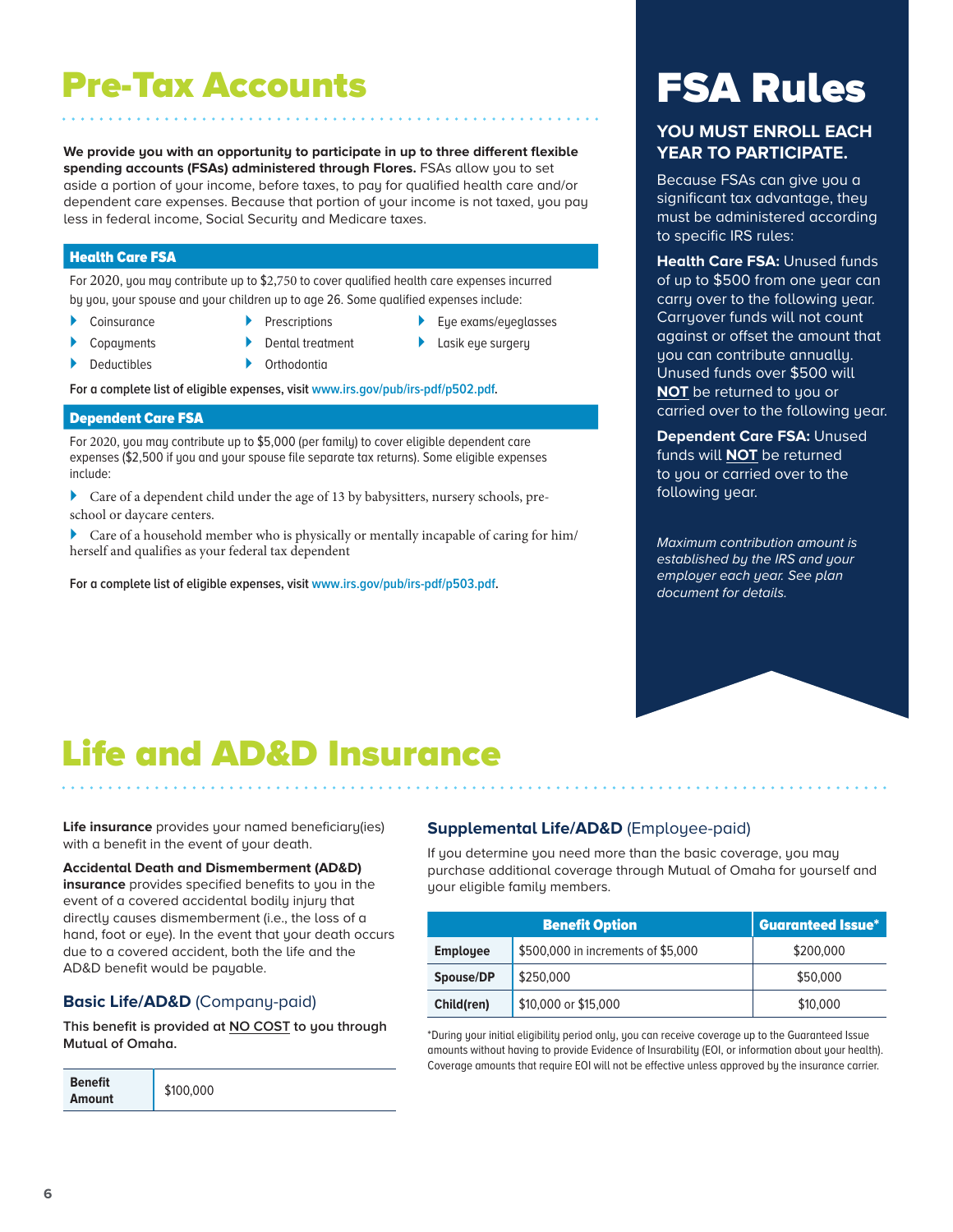## Disability Insurance

Disability insurance provides benefits that replace part of your lost income when you become unable to work due to a covered injury or illness.

#### Voluntary Short-Term Disability

Provided at an affordable group rate through Mutual of Omaha.

| 60%<br><b>Benefit Percentage</b>                                            |                                                  |  |
|-----------------------------------------------------------------------------|--------------------------------------------------|--|
| \$1,250<br><b>Weekly Benefit Maximum</b>                                    |                                                  |  |
| After the $7th$ day of disability<br><b>When Benefits Begin</b>             |                                                  |  |
| <b>Maximum Benefit Duration</b><br>26 weeks                                 |                                                  |  |
| <b>Long-Term Disability</b>                                                 |                                                  |  |
| Provided at NO COST to you through Mutual of Omaha.                         |                                                  |  |
| 60%<br><b>Benefit Percentage</b>                                            |                                                  |  |
| \$6,000<br><b>Monthly Benefit Maximum</b>                                   |                                                  |  |
| After the 180 <sup>th</sup> day of disability<br><b>When Benefits Begin</b> |                                                  |  |
| <b>Maximum Benefit Duration</b>                                             | Social Security normal retirement age<br>(SSNRA) |  |

### Employee Assistance Program (EAP)

Life is full of challenges, and sometimes balancing it is difficult. We are proud to provide a confidential program dedicated to supporting the emotional health and well-being of our employees and their families. The employee assistance program (EAP) is provided at **NO COST** to you through UT Employee Assistance Program.

#### **The EAP can help with the following issues, among others:**

- **Mental health**
- Relationships or marital conflicts
- Child and eldercare
- Substance abuse
- Grief and loss
- Legal or financial issues

#### **EAP Benefits**

- Assistance for you and your household members
- Up to six (6) in-person sessions with a counselor per issue, per year, per individual
- Unlimited toll-free phone access and online resources

### Voluntary Benefits

Our benefit plans are here to help you and your family live well—and stay well. But did you know that you can strengthen your coverage even further? It's true! Our voluntary benefits through Colonial are designed to complement your health care coverage and allow you to customize our benefits to you and your family's needs. The best part? Benefits from these plans are paid directly to you! Coverage is also available for your spouse and dependents.

You can enroll in these plans during Open Enrollment—they're completely voluntary, which means you are responsible for paying for coverage at affordable group rates.

#### **Accident Insurance**

Accident insurance can soften the financial impact of an accidental injury by paying a benefit to you to help cover the unexpected out-of-pocket costs related to treating your injuries.

#### **Critical Illness**

Did you know that the average total out-of-pocket cost related to treating a critical illness is over \$7,0001 ? With critical illness insurance, you'll receive a lump-sum benefit if you are diagnosed with a covered condition that you can use however you would like, including to help pay for: treatment (e.g. experimental), prescriptions, travel, increased living expenses, and more.

#### **Cancer Indemnity**

The Cancer Indemnity Plan pays a flat dollar amount to you when a covered person is diagnosed with internal cancer. Other benefits include payments, directly to you, for hospital confinement, medical imaging, radiation and chemotherapy, immunotherapy, transportation and lodging. The plan also includes a cancer screening wellness benefit.

*1. MetLife Accident and Critical Illness Impact Study, October 2013* 

### Valuable Extras

#### **We also offer the following additional benefits:**

- **TMRS Retirement**
- 457 Deferred Compensation Plan
- Roth IRA
- } Retirement Planning
- **Financial Planning**
- Investment Consulting
	-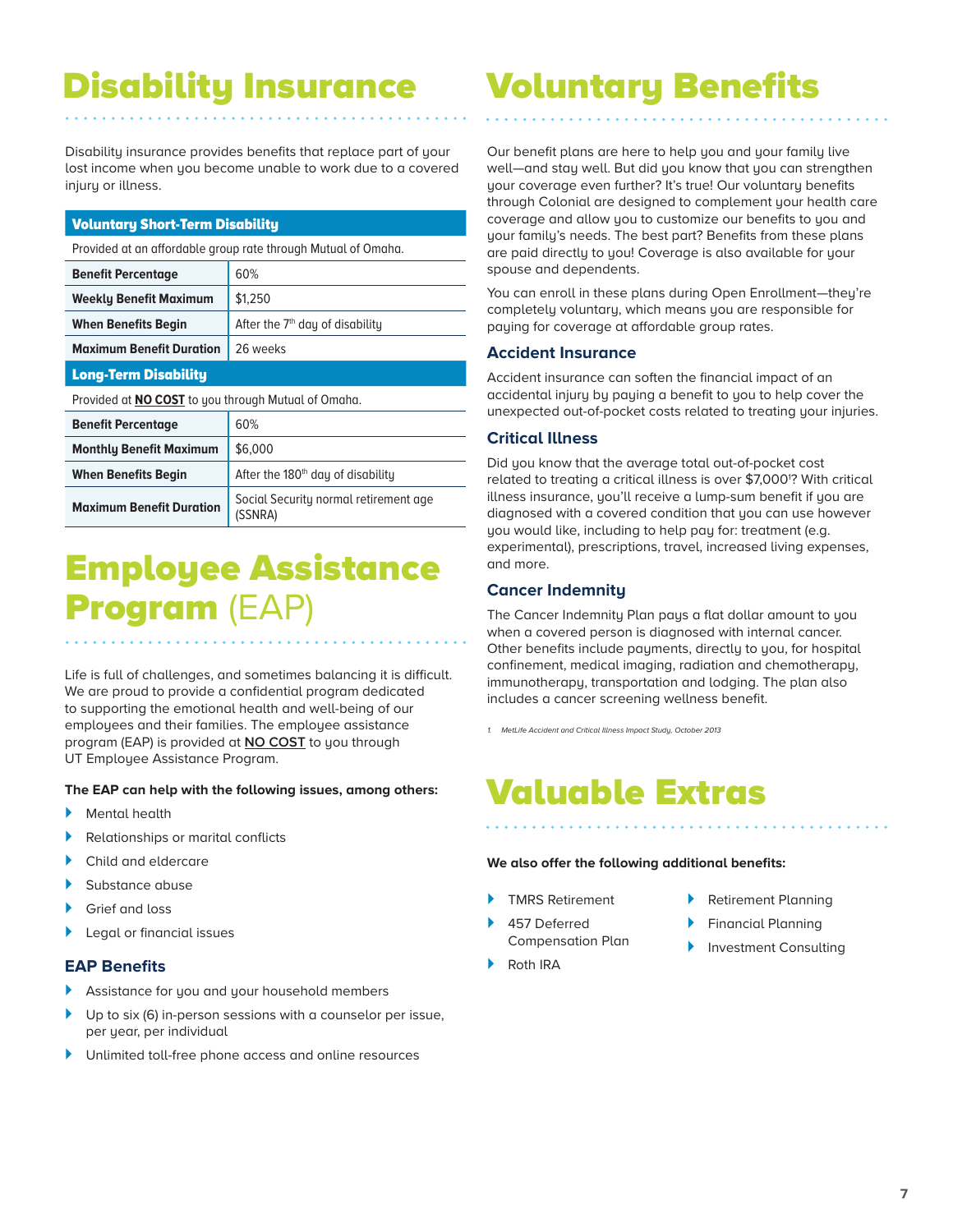### Contact Information

| <b>Carrier</b><br><b>Coverage</b>        |                                | <b>Phone #</b> | <b>Website/Email</b>   |
|------------------------------------------|--------------------------------|----------------|------------------------|
| <b>Medical</b>                           | <b>BCBS</b>                    | 800-521-2227   | www.bcbstx.com         |
| <b>Dental</b>                            | Cigna                          | 800-244-6224   | www.mycigna.com        |
| <b>Vision</b>                            | Davis Vision                   | 800-999-5431   | www.davisvision.com    |
| <b>Flexible Spending Accounts (FSAs)</b> | <b>Flores</b>                  | 800-532-3327   | www.flores247.com      |
| Life/AD&D                                | Mutual of Omaha                | 800-775-8805   | www.mututalofomaha.com |
| <b>Disability</b>                        | Mutual of Omaha                | 800-775-8805   | www.mututalofomaha.com |
| <b>Employee Assistance Program (EAP)</b> | UT Employee Assistance Program | 800-346-3549   | www.uteap.com          |
| <b>Voluntary Benefits</b>                | Colonial                       | 800-325-4368   | www.colonialllife.com  |

### Benefits Website

Our benefits website **https://www.leaguecity.com/3760/ Employee-Benefits** 

can be accessed anytime you want additional information on our benefits programs.

### Questions?

If you have additional questions, you may also contact:

HR Team 281-554-1010

**lcbenefits@leaguecitytx.gov**



**DISCLAIMER:** The material in this benefits brochure is for informational purposes only and is neither an offer of coverage or medical or legal advice. It contains only a partial description of plan or program benefits and does not constitute a contract. Please refer to the Summary Plan Description (SPD) for complete plan details. In case of a conflict between your plan documents and this information, the plan documents will always govern. **Annual Notices:**  ERISA and various other state and federal laws require that employers provide disclosure and annual notices to their plan participants. The company will distribute all required notices annually.